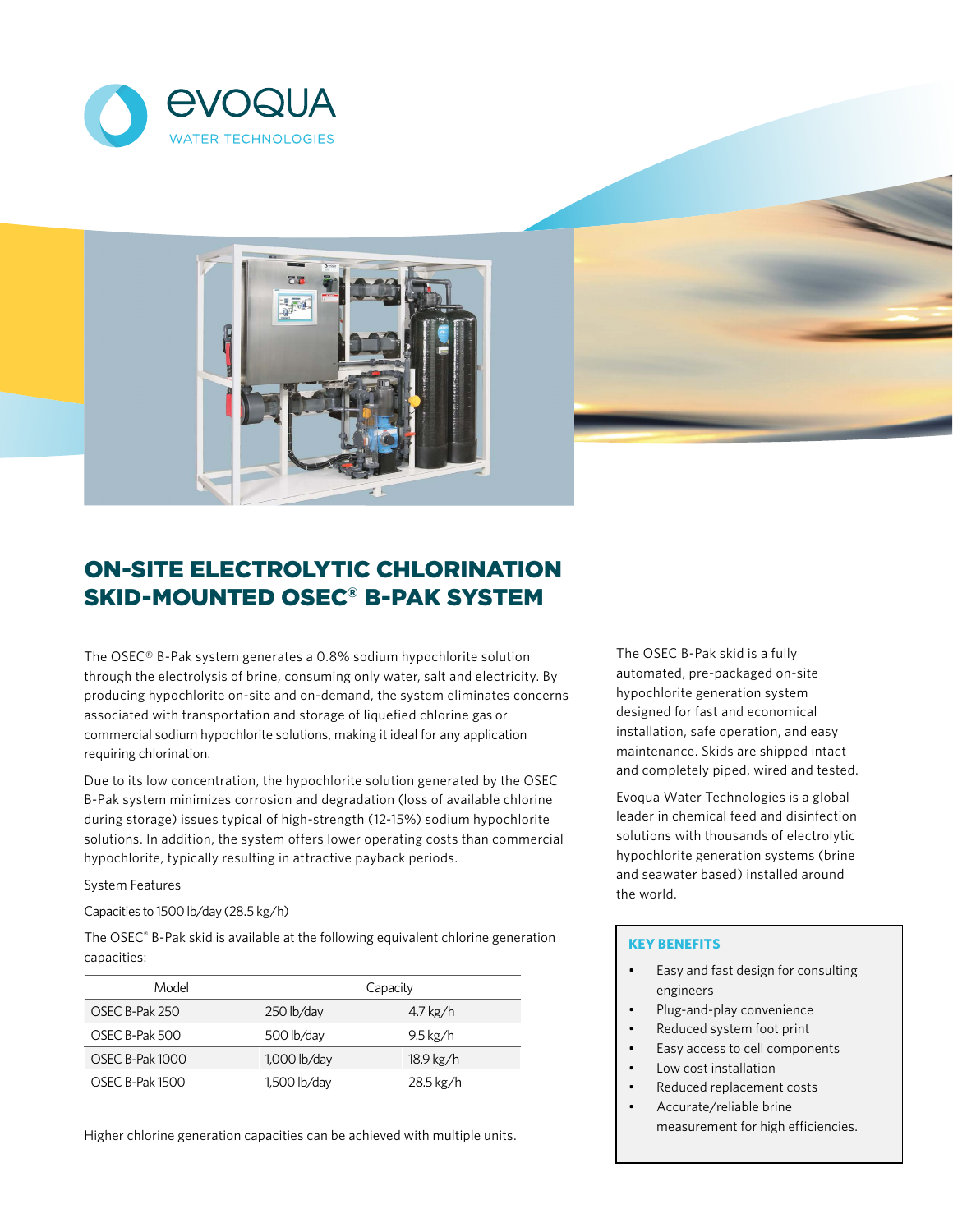## System Features (Cont.)

## Compact Skid Design

The OSEC® B-Pak skid was designed to minimize system footprint and simplify installation, operation and maintenance. The overall dimensions of the skid (35" W x 96" L x 77" H) remain the same for all skid capacities from 250 to 1500 lb/ day.

Skid-mounted components are standard and sized to meet the rated capacity of the skid. Off-skid components, such as brine tanks and hypochlorite tanks, are sized and selected to meet customer specifications.

#### Installation Flexibility

The OSEC B-Pak skid is perfect for retrofit applications or installation in existing buildings since it can pass through a standard 36" doorway. The floor-mounted transformer/ rectifier cabinet is typically installed adjacent to the OSEC B-Pak skid to minimize the length of interconnecting power cables. However, the rectifier can be located in a separate room (e.g., electrical room) if required.

The 250 and 500 lb/day skids include duty and standby blowers for hydrogen dilution and removal piped directly to the hypochlorite tank. Since larger systems may require more than one hypochlorite tank or outdoor tank installation, blowers for the 1000, and 1500 lb/day skids are supplied loose to allow for installation at the base of the tank and meet requirements of multiple tank configurations.

# Fully Automated Operation

The skid-mounted PLC-based control panel controls the entire process and monitors key variables to ensure reliable operation of the system. In automatic mode, the PLC starts and stops the system to maintain the desired level at the hypochlorite storage tank. Manual and service mode allow for testing and troubleshooting. The control panel includes a touch-screen human-machine interface (HMI) to provide user-friendly access to operators.

# Improved Electrolyzer Design

The OSEC B-Pak unique electrolyzer design optimizes salt and power consumption while providing easy access to the cell components for maintenance. In addition, the improved endconnection cap design minimizes the potential for leaks commonly seen in flanged cells.



#### Process Description

On-site electrolytic generation of sodium hypochlorite requires the following steps:

- Bulk solar salt is blown into the Brine Tank from the supplier hopper truck. Typically a 30-day salt inventory with a 10-day reorder point is maintained.
- Potable water passes through a twin-tank Water Softener to reduce hardness to less than 1 grain per gallon (17 mg/L).
- Softened water is fed to the Brine Tank to maintain a pre-set liquid level and produce a saturated brine solution.
- Saturated brine is fed to the Electrolyzer at a constant rate with a mechanical diaphragm Brine Pump.
- Softened water is fed to the Electrolyzer to dilute saturated brine to the optimum concentration.
- A liquid-gas mix of 0.8% sodium hypochlorite and hydrogen gas are produced at the Electrolyzer and conveyed to the Hypochlorite Tank.
- Air is blown into the tank at a flow rate high enough to dilute the hydrogen gas to less than 25% of its low flammability limit, force the diluted hydrogen out of the tank and vent to the atmosphere. Duty and standby Blowers are typically supplied.
- 0.8% sodium hypochlorite is stored at the Hypochlorite Tank to maintain a 1-day inventory.



Note 1: Floor mounted. Typically located adjacent to skid. NOTE 2: BLOWERS FOR CAPACITIES LARGER THEN 500 LB/DAY ARE NOT INCLUDED ON SKID ASSEMBLY.<br>. NOTE 1: FLOOR MOUNTED. TYPICALLY LOCATED ADJACENT TO SKID.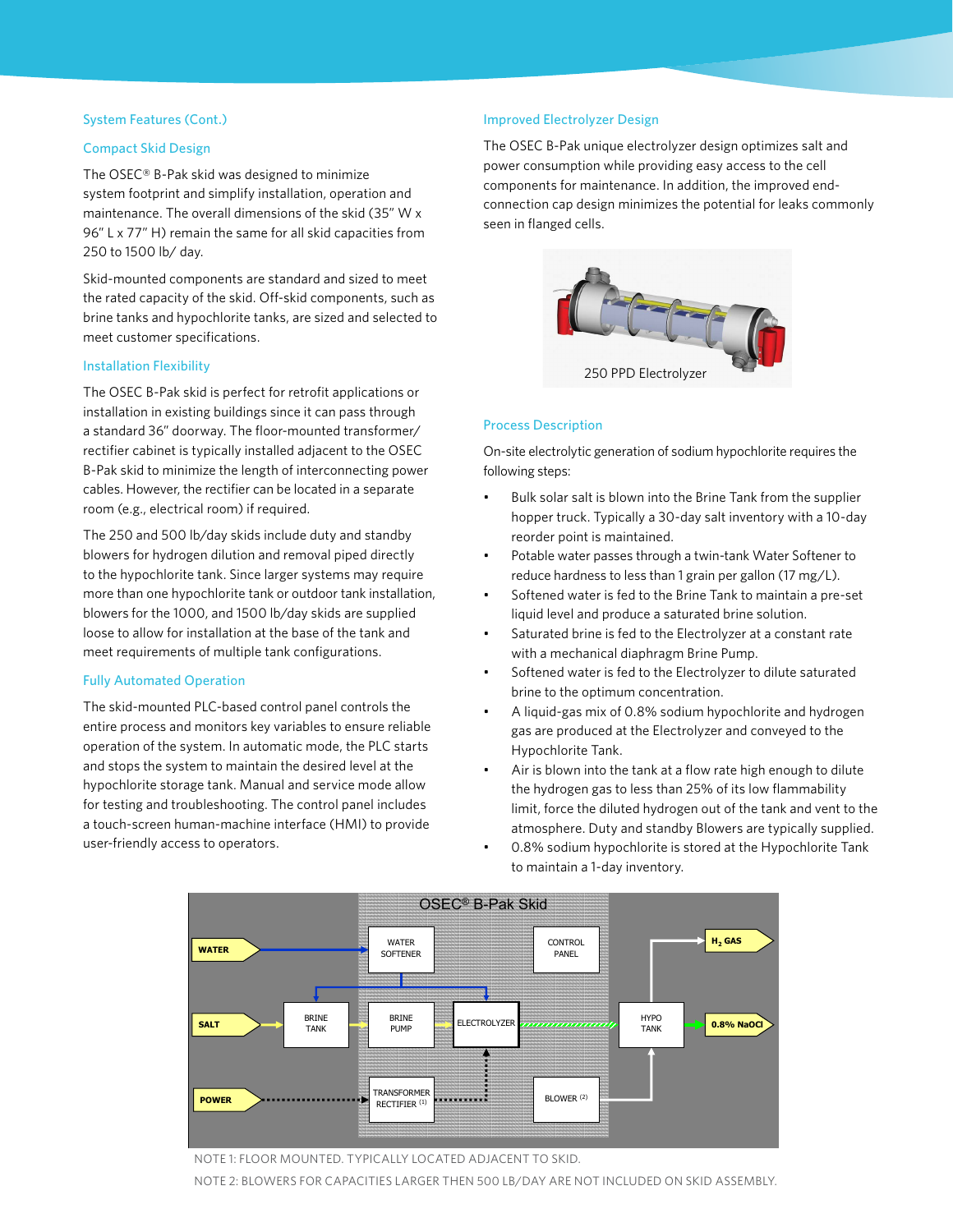# **TECHNICAL DATA**

# Water Requirements

Power Requirements

- Potable water must be used
- Water hardness must be less than 1 gpg (17 mg/L)
- Manganese (Mn) content must be lower than 50 ppb  $(xg/L)$
- Water temperature must be between 55 and 80°F
- Water pressure must be maintained between 30 and 75 psig
- Water consumption rate is 15 gal of water per pound of equivalent chlorine generated, at a nominal concentration of 0.8%

# Salt Requirements

- Coarse solar salt, with a minimum Sodium Chloride content of 99.7% is required.
- Maximum electrolyzer salt consumption is 3.0 lb of salt per pound of equivalent chlorine.
- Power to the rectifier is used to feed the electrolyzer cell only. Power to the skid is used for control panel, brine pump and blowers.
- Maximum electrolyzer power consumption is 2.0 kWh (AC) per pound of equivalent chlorine.

| Model                  | Power to Skid                  | Power to Rectifier         |
|------------------------|--------------------------------|----------------------------|
| OSEC B-Pak 250         | 3.0 KVA @ 230/480 VAC 3ø 60 Hz | 38 KVA @ 480 VAC 3ø 60 Hz  |
| OSEC B-Pak 500         | 3.5 KVA @ 230/480 VAC 3ø 60 Hz | 70 KVA @ 480 VAC 3ø 60 Hz  |
| <b>OSEC B-Pak 1000</b> | 5.7 KVA @ 230/480 VAC 3ø 60 Hz | 133 KVA @ 480 VAC 3ø 60 Hz |
| OSEC B-Pak 1500        | 8.2 KVA @ 230/480 VAC 3ø 60 Hz | 196 KVA @ 480 VAC 3ø 60 Hz |

Hypochlorite Generation System Components

• OSEC® B-Pak Skid - includes the following major components: electrolyzer cells, control panel, brine pump, and water softener. The 250 and 500 skids include pre-piped and pre-wired duty and redundant blowers. Dimensions and weight as follows:

| Model           |                       | Dimensions                      |           | Weight    |  |
|-----------------|-----------------------|---------------------------------|-----------|-----------|--|
| OSEC B-Pak 250  | $6'$ 5" x 8' x 2' 11" | $1.96m \times 2.44m \times .9m$ | 1200 h    | 544 kgs   |  |
| OSEC B-Pak 500  | $6'$ 5" x 8' x 2' 11" | $1.96m \times 2.44m \times 9m$  | $1350$ lb | $612$ kgs |  |
| OSEC B-Pak 1000 | $6'$ 5" x 8' x 2' 11" | $1.96m \times 2.44m \times 9m$  | 1800 h    | 816 kgs   |  |
| OSEC B-Pak 1500 | $6'$ 5" x 8' x 2' 11" | $1.96m \times 2.44m \times 9m$  | 2100 lb   | 953 kgs   |  |